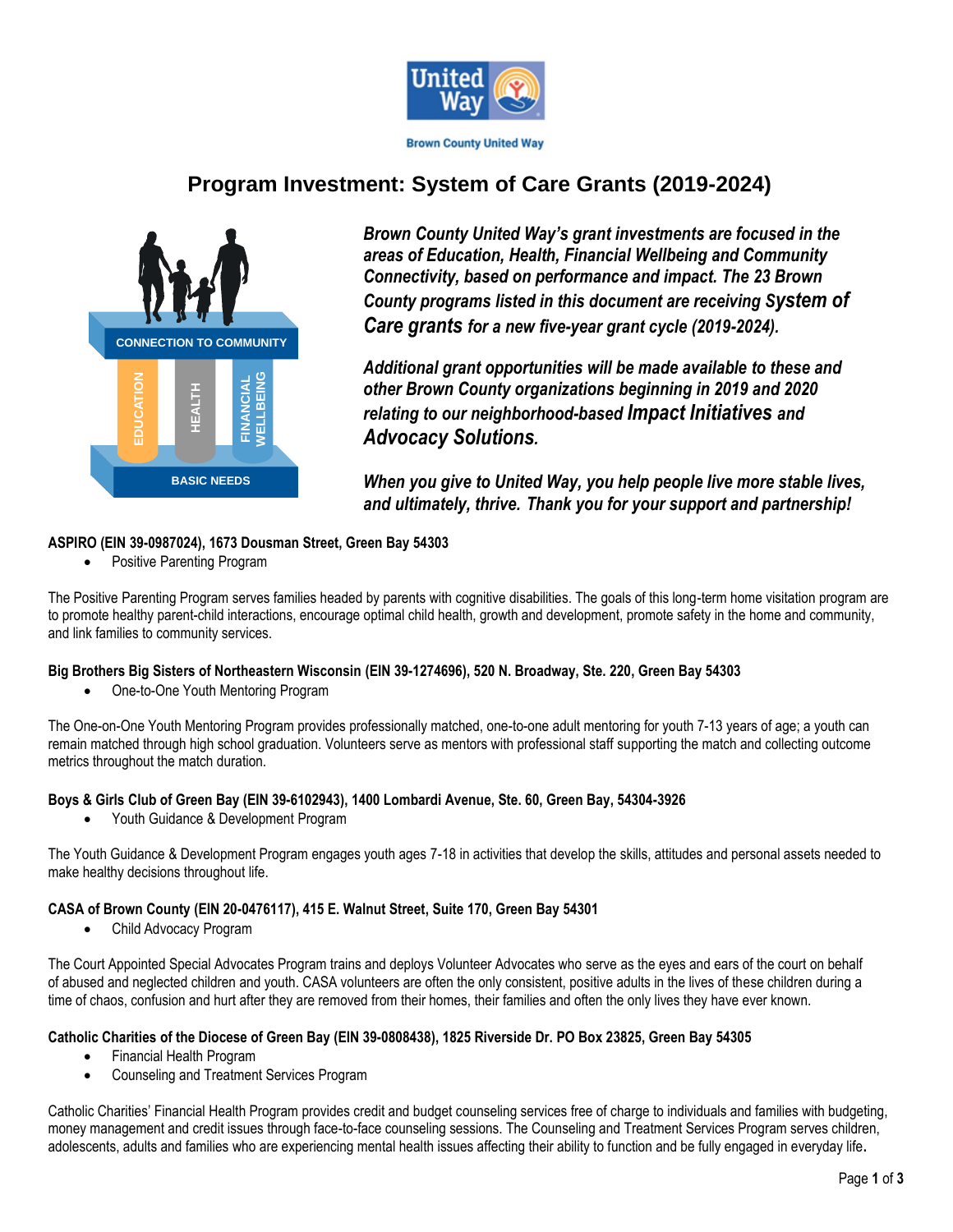# *Brown County United Way – Programs Receiving 2019-2024 System of Care Grants, continued*

#### **Curative Connections, Inc. (EIN 39-0806435), 2900 Curry Lane, PO Box 8027, Green Bay 54308-8027**

- Adult Day Services Program
- Specialized Transportation Services Program

The Adult Day Services Program provides personal care to individuals with Dementia, as needed all day long, including activities such as bathing, nursing, transportation, nutrition and case management. The Transportation Services program provides a door to door transportation service on weekdays for those over the age of 60 or for those with a disability.

#### **Encompass Early Education and Care, Inc. (EIN 39-0824002), 1823 S. Webster Ave. Green Bay, WI 54301**

Childcare Program

Encompass is nationally accredited and rated 5-Star by the State of Wisconsin's childcare rating system called YoungStar. A United Way grant makes possible a sliding fee scale at Encompass centers to help reduce the cost of quality childcare for low-income parents, so that they can remain gainfully employed or in school and their children can benefit from enrollment in a high quality care and early education program.

#### **Family & Childcare Resources of N.E.W. (EIN 26-3004541), 201 W. Walnut Street, Ste. 100, Green Bay, 54303**

• Parents As Teachers / Resource & Referral Program

This program provides warm-line access to community-based resources, family-centered programming, citizenship classes and a home-program and activities for families with young children.

#### **Family Services of NortheastWisconsin (EIN 39-0827320), 300 Crooks Street, Green Bay 54301**

- Counseling Clinic
- Crisis Center
- Healthy Families Home Visiting
- Sexual Assault Center

The Family Services programs listed here receive Brown County United Way grants to support a wide range of critical services, including but not limited to mental healthcare, home visitation for at-risk first-time parents with young children, parenting skills, crisis intervention and sexual assault victim advocacy and counseling.

#### **Foundations Health & Wholeness (EIN 39-1047205), 1061 West Mason Street, Green Bay 54303**

Outpatient Mental Health & AODA Counseling Program

The Outpatient Mental Health & AODA Counseling Program provides counseling to individuals and families; services are available to all residents of Brown County regardless of pay source.

#### **Golden House, Inc. (EIN 39-1342659), 1120 University Avenue, Green Bay 54302**

Domestic Violence Services

Golden House provides the only shelter services for victims of domestic violence in Brown County. Services are available to any victim of domestic violence and their children. All residents identify and develop plans for safety, healing and independence with an advocate.

#### **Green Bay Area Public Schools, fiscal agent (EIN 39-6002329), 200 S. Broadway Street, Green Bay 54303**

Starfish Program

The Starfish Program provides direct services to homeless children across Brown County in order to assist them in accessing appropriate and equitable learning opportunities, attend school regularly, acquire basic necessities and achieve academic parity with non-homeless students.

#### **House of Hope Green Bay, Inc. (EIN 39-1708805), 1660 Christiana Street, Green Bay 54303**

Intensive Case Management Program

House of Hope is a shelter for homeless young mothers 18 to 24 years of age and their children. The program provides a structured environment for hands-on and class-based life skills training. In order to provide a safe, supportive environment, the shelter is staffed 24 hours a day, seven days a week, year-round.